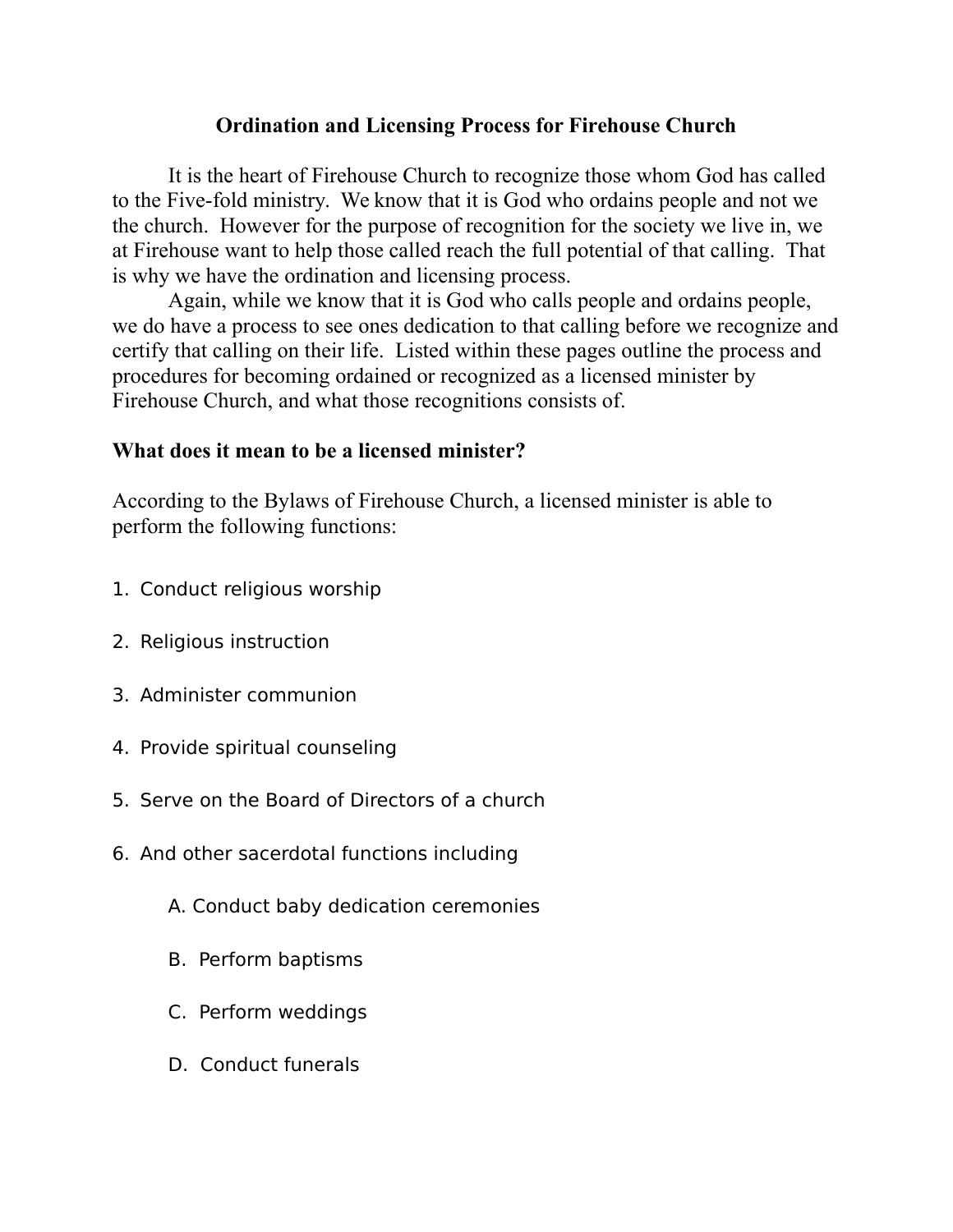- E. Visit the sick and shut-in
- F. Minister in prisons

However, this person is not in charge of a congregation. Limited authority is granted to run the affairs of the ministry.

## **What does it mean to be an Ordained minister?**

According to the bylaws of Firehouse Church, an ordained minister is one step up from a licensed minister and to receive this type of recognition requires a lengthier process. Listed below are the functions that an ordained minister will be able to perform:

- 7. Conduct religious worship
- 8. Religious instruction
- 9. Administer communion
- 10. Provide spiritual counseling
- 11. Serve on the Board of Directors of a church
- 12. And other sacerdotal functions including
	- A. Conduct baby dedication ceremonies
	- B. Perform baptisms
	- C. Perform weddings
	- D. Conduct funerals
	- E. Visit the sick and shut-in
	- F. Minister in prisons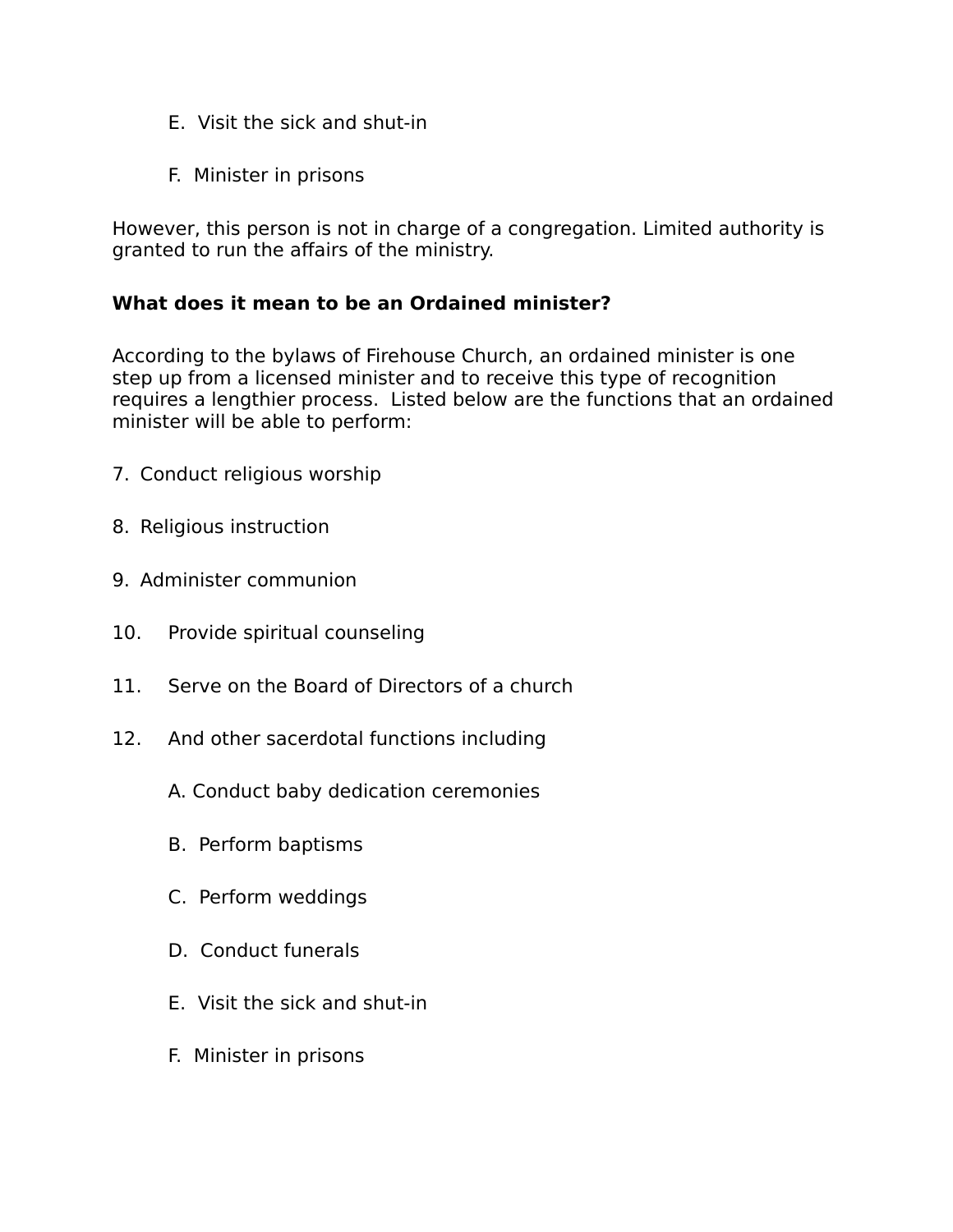In addition to these functions, he must also be capable, as determined by the Senior Pastor/President, to take charge of a congregation.

In accordance with Firehouse Church bylaws and Scripture, only men may attain the recognition of ordination. We want to make it clear that does not mean that women cannot minister or speak the gospel only that they cannot minister in a position that is superior to the authority of a man. We believe this is clarified in scripture in 1 Corinthians 11:1-10.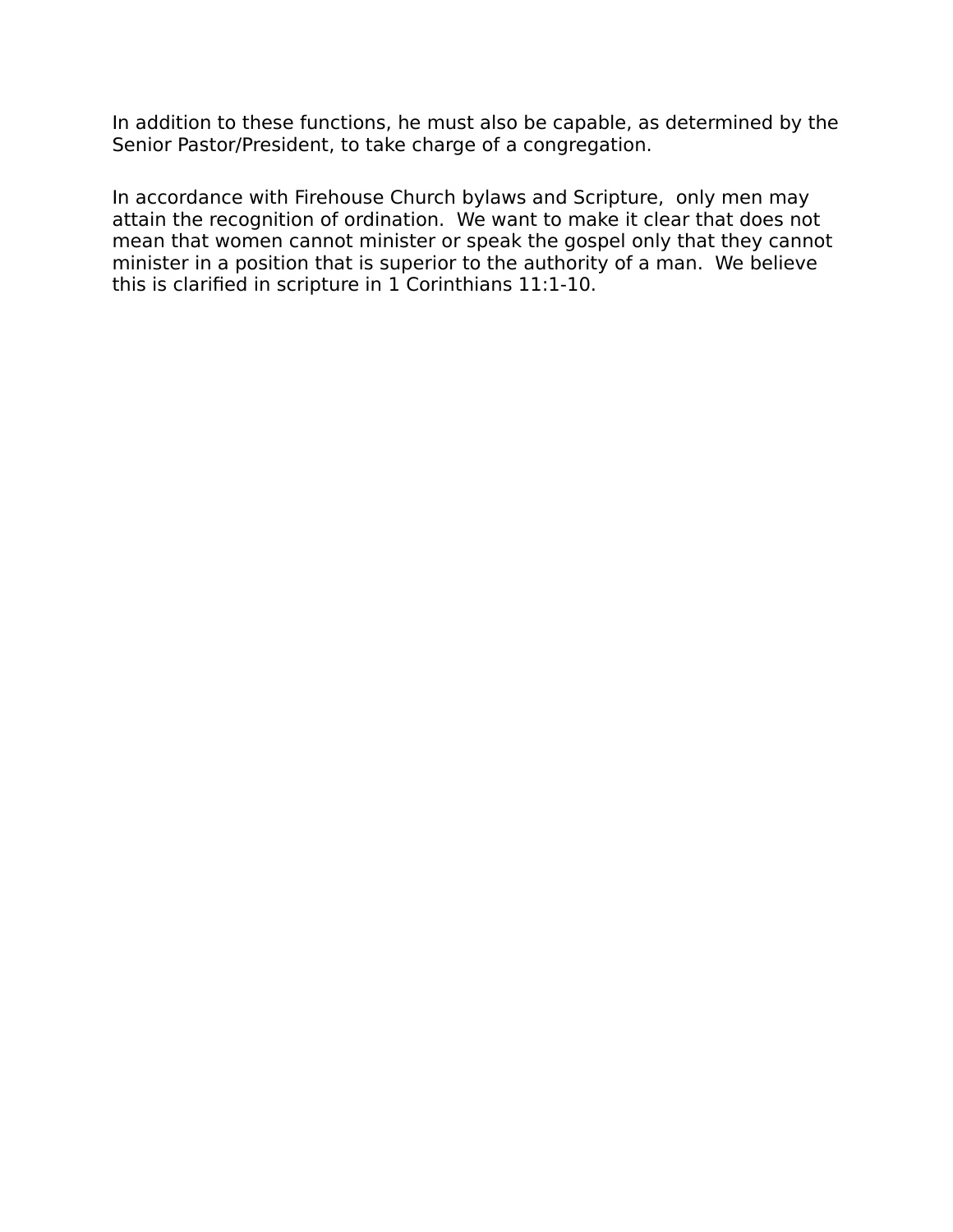#### **1 Corinthians 11:1-10 New Living Translation (NLT)**

**11 <sup>1</sup>**And you should imitate me, just as I imitate Christ.

### **Instructions for Public Worship**

**2** I am so glad that you always keep me in your thoughts, and that you are following the teachings I passed on to you. **<sup>3</sup>**But there is one thing I want you to know: The head of every man is Christ, the head of woman is man, and the head of Christ is God. **<sup>4</sup>**A man dishonors his head if he covers his head while praying or prophesying. **<sup>5</sup>**But a woman dishonors her head if she prays or prophesies without a covering on her head, for this is the same as shaving her head. <sup>6</sup> Yes, if she refuses to wear a head covering, she should cut off all her hair! But since it is shameful for a woman to have her hair cut or her head shaved, she should wear a covering.

**<sup>7</sup>** A man should not wear anything on his head when worshiping, for man is made in God's image and reflects God's glory. And woman reflects man's glory. **<sup>8</sup>**For the first man didn't come from woman, but the first woman came from man. **<sup>9</sup>** And man was not made for woman, but woman was made for man. **<sup>10</sup>**For this reason, and because the angels are watching, a woman should wear a covering on her head to show she is under authority.

#### **Qualifications for Licensed Minister**

Listed below are the qualifications to begin the process of a licensed minister of Firehouse Church:

1. One who is seeking to become a licensed minister through Firehouse Church must have their lifestyle aligned with the qualifications of a bishop and elder in Titus 5:1-9 and 1 Timothy 3:1-7.

A. Must be one who is blameless

B. Must be a faithful spouse with only one husband or one wife, and must have only been married once since becoming a believer.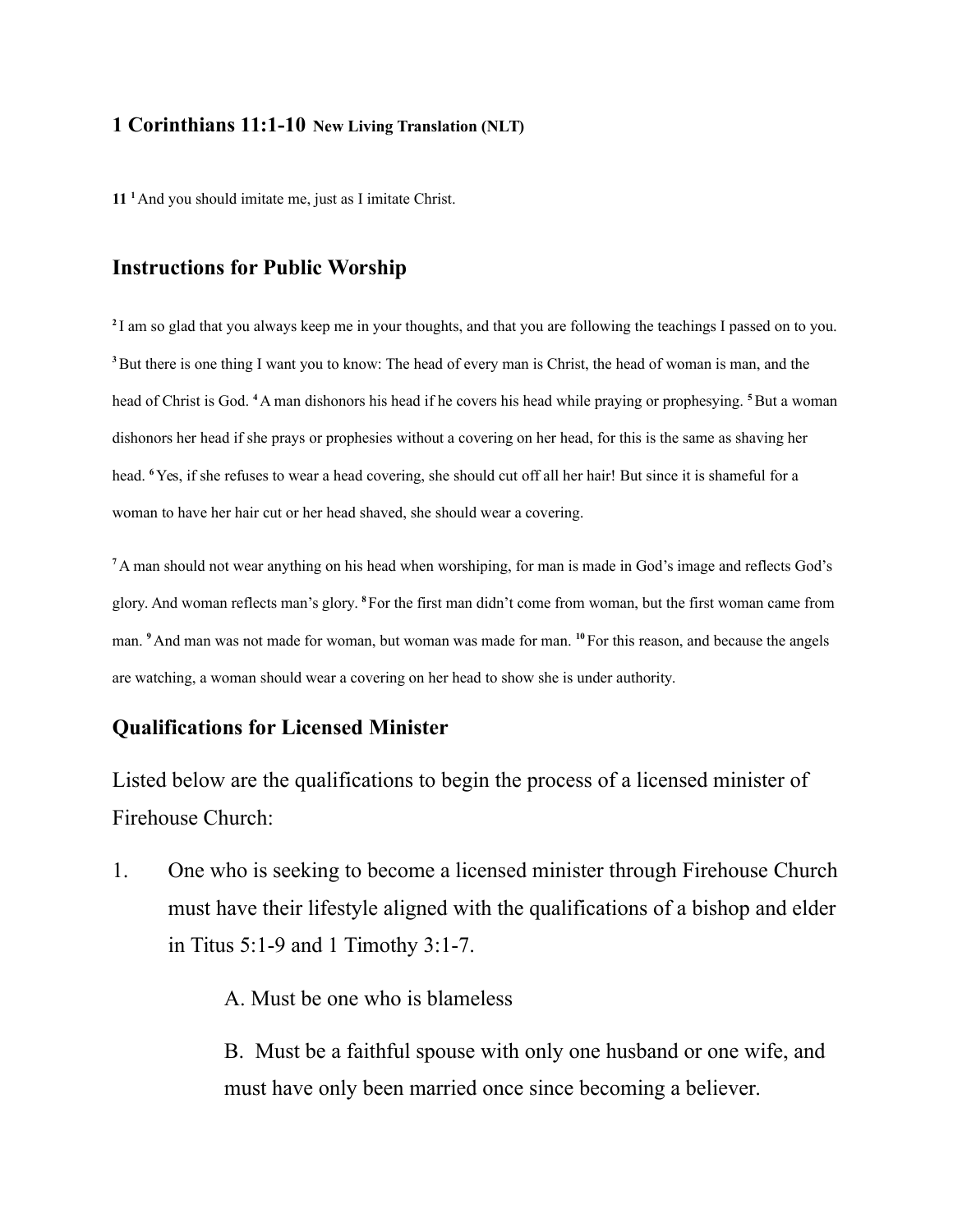- C. Must exercise self-control, be upright, holy and disciplined
- D. Must live wisely and make wise decisions
- E. Must have a good reputation and good behavior
- F. Must enjoy having guest in their home
- G. Must be able to teach

H. Must not drink alcoholic beverages or at the very most drink very little. Must not get drunk.

- I. Must not be violent or have a recent record of such
- J. Must not be a lover of money
- K. Must be gentle and patient
- L. The children who live in their home must be respectful and obedient

M. Their marriage and relationship with their kids must be in good standing

N. Must not be a new believer. A new believer will be considered as someone who has been reborn for a minimal of two consecutive years.

- 2. Should have read through the Bible at least once
- 3. Must be a regular part of the fellowship of Firehouse Church

### **Qualifications for Ordained Minister**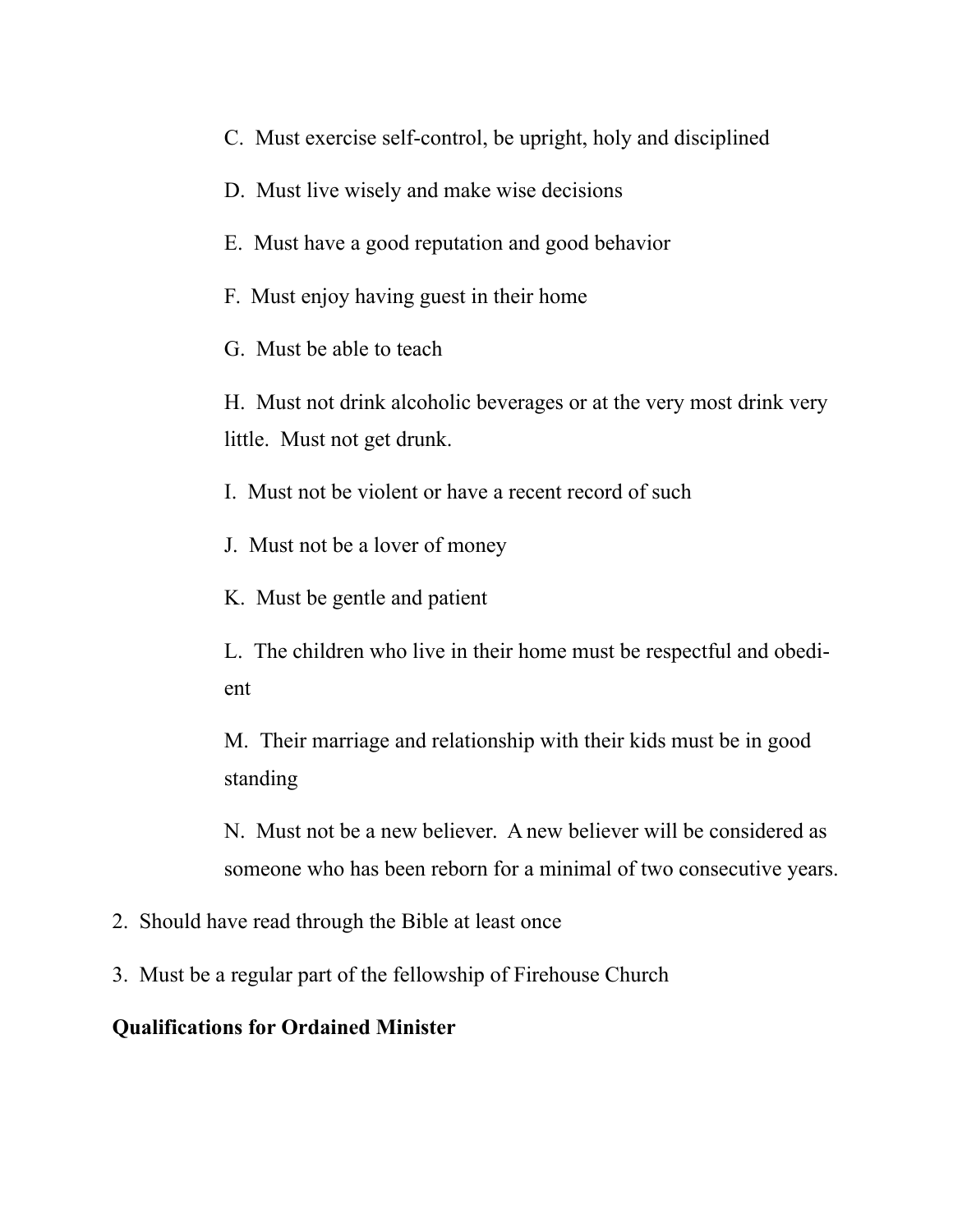Listed below are the qualifications to begin the process of an ordained minister of Firehouse Church:

1. A man who is seeking to become an ordained minister through Firehouse Church must have his lifestyle aligned with the qualifications of a bishop and elder in Titus 5:1-9 and 1 Timothy 3:1-7.

A. He must be one who is blameless

B. He must be a faithful husband with only one wife, and must have only been married once since becoming a believer.

C. He must exercise self-control, be upright, holy and disciplined

- D. He Must live wisely and make wise decisions
- E. He must have a good reputation and good behavior
- F. He must enjoy having guest in his home
- G. He must be able to teach

H. He must not drink alcoholic beverages or at the very most drink very little. He must not get drunk.

I. He must not be violent or have a recent record of such

J. He must not be a lover of money

K. He must be gentle and patient

L. The children who live inhis home must be respectful and obedient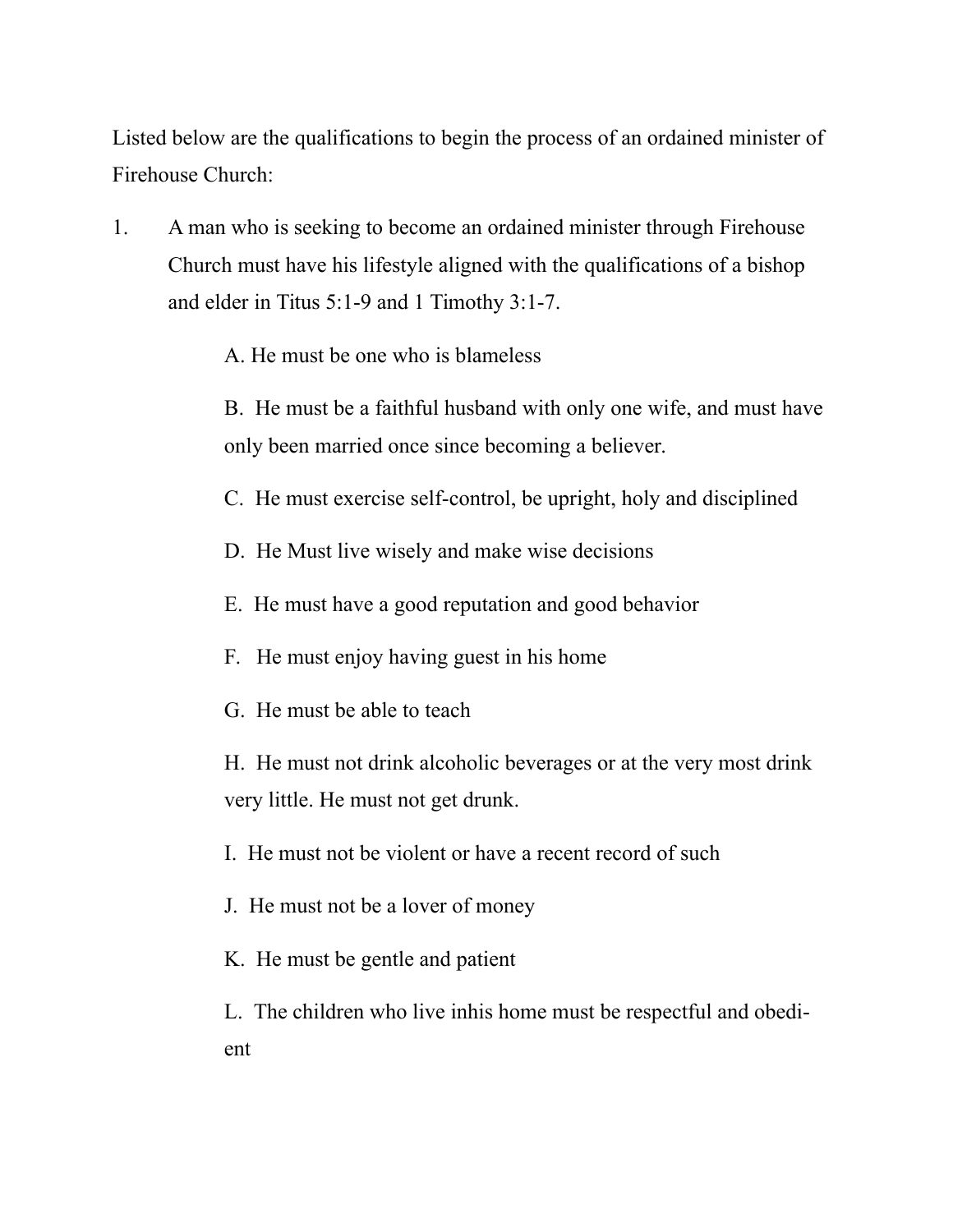M. His marriage and relationship with this kids must be in good standing.

N. He must not be a new believer. A new believer will be considered as someone who has been reborn for a minimal of two consecutive years.

- 2. He should have read through the Bible at least once
- 3. He must be a regular part of the fellowship of Firehouse Church

#### **Process and Procedures for becoming a licensed minister**

Their is a process to becoming a licensed and/or ordained minister. Before anyone can become ordained, they must be licensed first. Listed in this section will be the procedures and steps necessary to the process of becoming a licensed minister.

1. The first step is to submit an application with a non-refundable \$100

registration fee. You will need to complete the application with as much detail as possible for the application to be accepted.

2. Once the application is submitted and complete, there will be an interview

3. After the application is submitted and the interview completed, it will then be reviewed and accepted or denied by the board. You will receive a letter of acceptance or denial through the mail. This could take up to 6 weeks.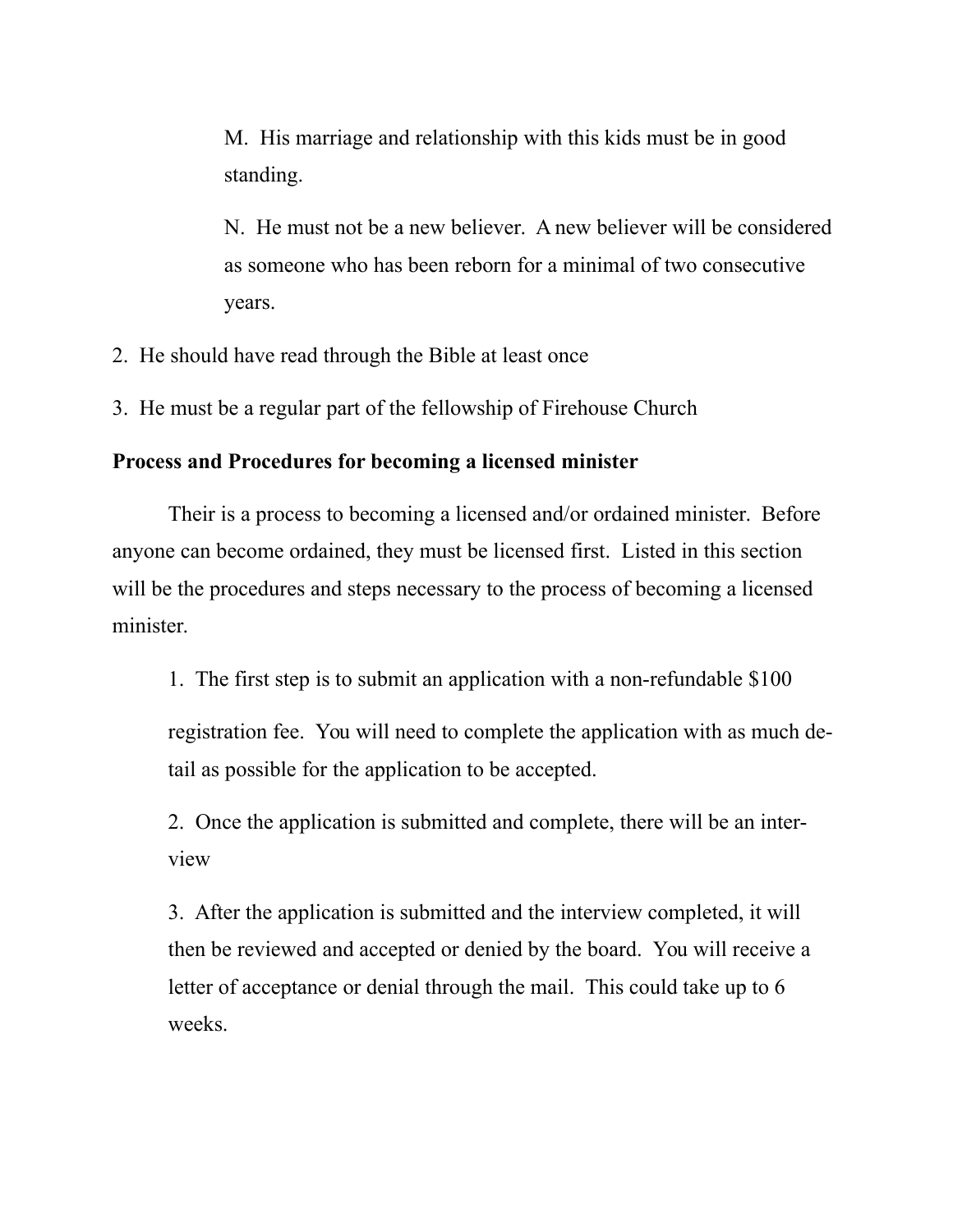4. Once accepted, you will then begin the process through which you will be required to complete in order to receive your license.

5. You will need to serve no less than 6 months in no less than 3 capacities at Firehouse Church. In order to pass this, you will need to have completed serving in excellence and as if doing it unto the Lord.

6. You will be required to complete several classes and/or teachings that pertain to scripture, the written doctrines of Firehouse Church, and the bylaws of Firehouse Church. (Licensed Ministers should have an in depth

understanding of the Bible and written doctrines, but will only be required to have a general knowledge of the bylaws.)

7. You will need to remain in consistent fellowship with Firehouse Church at all time.

8. You will be required to be a faithful tither to the church before, during, and after the process if you intend on keeping your license valid.

9. You will be required to teach or minister at least four times in the period of one year.

10. Once all classes and pre-requsites are met, there will be a licensing exam that must be passed with a grade of 70 or better in order to receive your

licenses.

The length of the process to receive your licenses will take a years time, if everything is completed in excellence and classes and exams are met and passed.

### **Process and Procedures for becoming an ordained minister**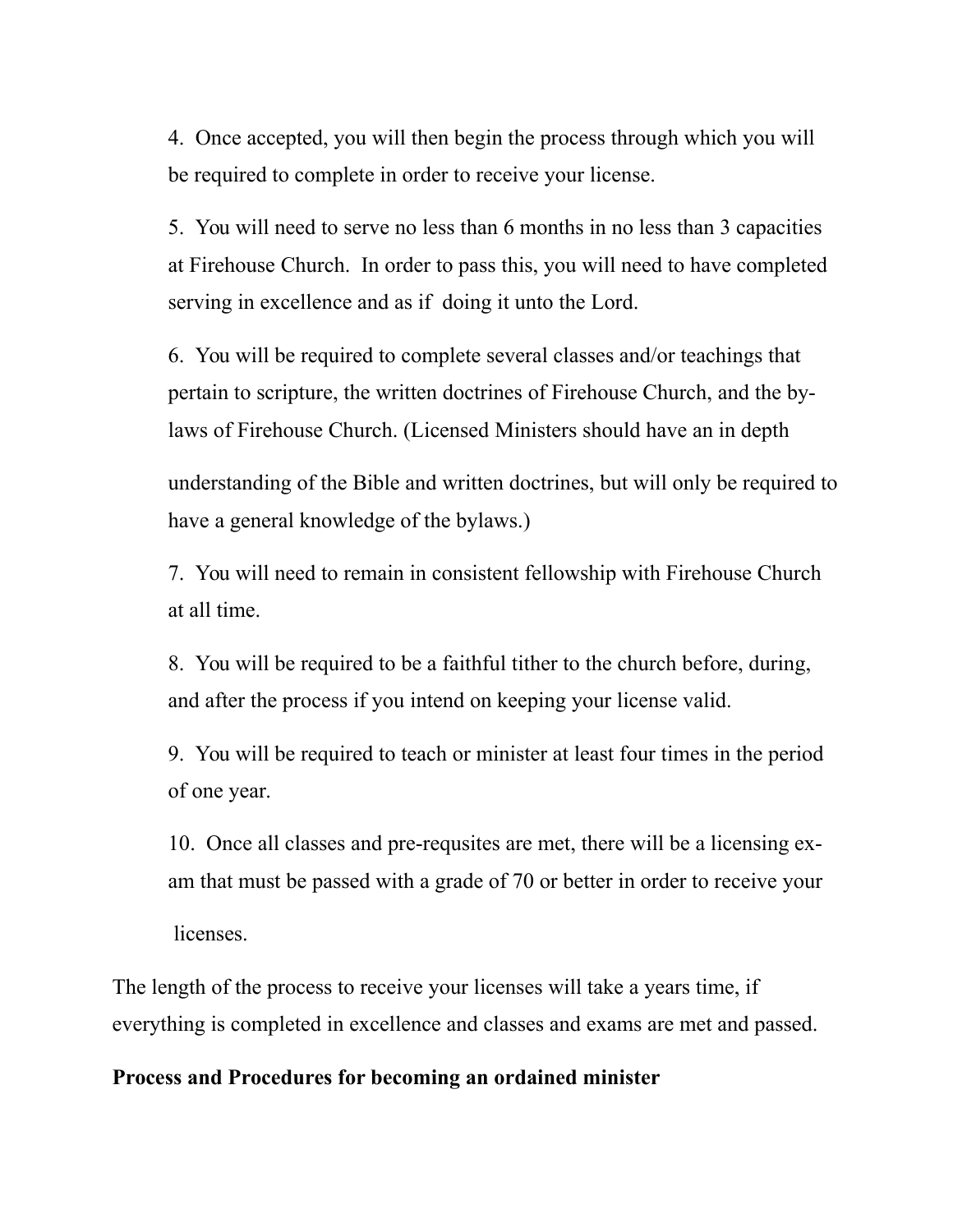Listed in this section is the additional procedures to becoming an ordained minister of Firehouse Church.

1. You must first have met all the requirements of a licensed minister and have passed the licensing exam. In other words, you must already be a licensed minister through Firehouse Church, and if the board approves other licenses from other denominations may be accepted at the sole discretion of the board.

2. You will serve as a pastor's apprentice. You will be asked to show up at the church earlier, be at board meetings, and so forth.

3. You will be required to take additional classes on the bylaws and have a more in depth understanding of those bylaws.

4. You will also have to complete a 40 hour online course regarding the legalities of operating a church

5. You will have to minister/teach more additional times as well.

6. You should have served to some extent in every area of ministry at the church including but not limited to worship/media ministry, hospitality, and kids.

7. You will also be required to participate in outreach endeavors as well.

8. The final requirement to graduate as an ordained minister is to write an in depth essay about how you would structure a local fellowship from the hospitality and beyond. The essay will have to be accepted in order to receive ordination.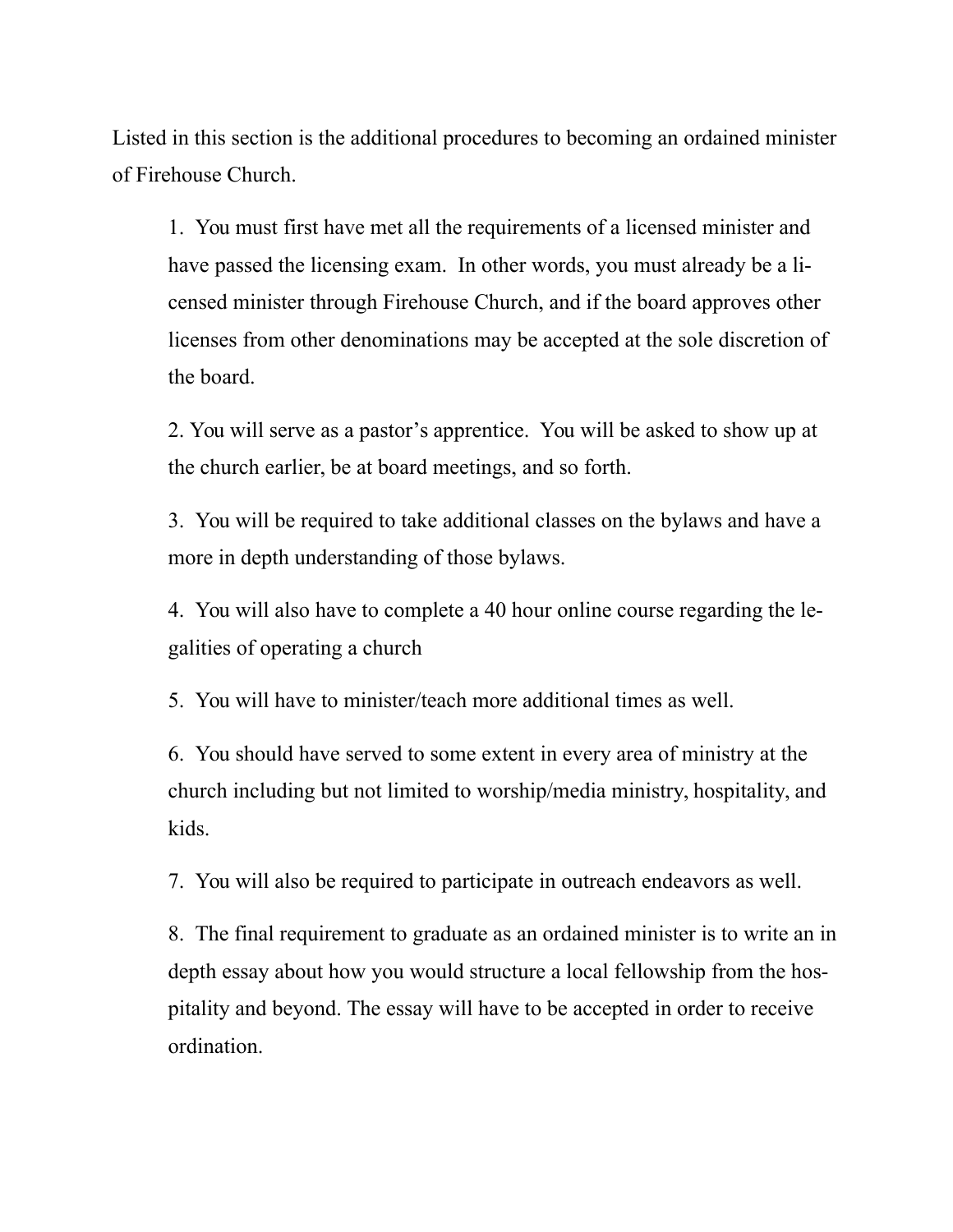It will take approximately 2 years to complete the process from the beginning of the licensing process to the completion of ordination. In other words, it will take an additional year to become ordained.

# **Maintaining Your License or Ordination**

It appears that from the standpoint of legalities, that one must remain in consistent fellowship with the organization through which they are ordained for their license or ordination to remain valid. In other words, you should remain in constant fellowship with Firehouse Church or the Firehouse Church Network in order to keep your license valid. Below are listed the procedures and requirements that Firehouse Church has in order for you to keep and maintain your license or ordination:

1. Your license or ordination will be reviewed every three years to see if you are still eligible to keep the license or ordination.

2. You must remain consistent with the qualifications of a bishop and elder stated in scripture, and the board or senior pastor/president may revoke your license or ordination at their or his discretion. This is considering that you may have violated scripture and/or the standards of Firehouse Church.

3. You must remain a faithful tither as long as you are licensed or ordained through Firehouse Church. You should give 10% of all your earned income to the church. Failure to do so will result in the license or ordination being revoked with or without notice.